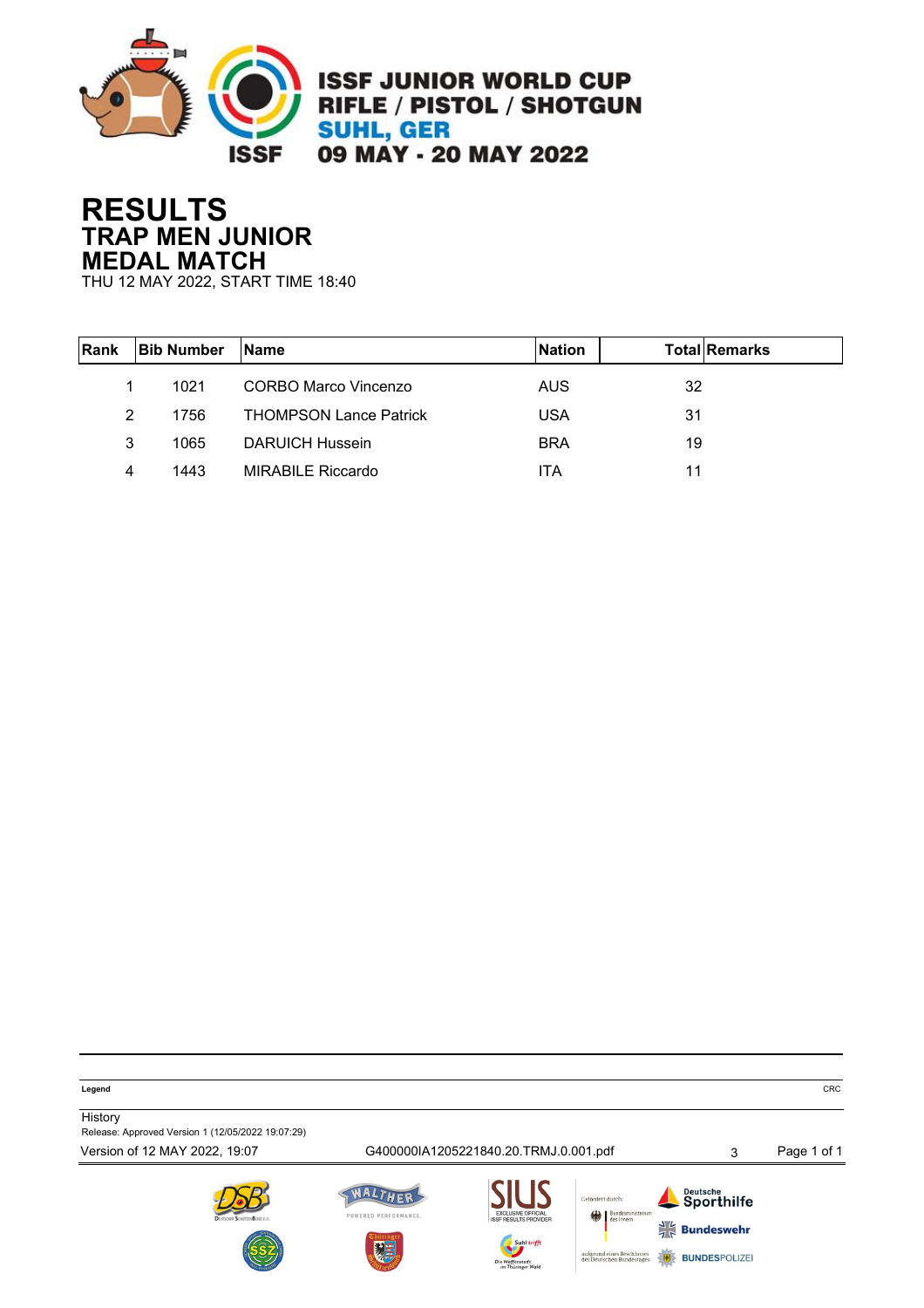

# **RESULTS TRAP MEN JUNIOR FINAL SQUAD 1**

THU 12 MAY 2022, START TIME 17:45

| Rank | <b>Bib Number</b> | <b>Name</b>              | <b>Nation</b> | <b>Total Remarks</b> |    |
|------|-------------------|--------------------------|---------------|----------------------|----|
|      | 1065              | <b>DARUICH Hussein</b>   | <b>BRA</b>    | 22                   | QG |
| 2    | 1443              | <b>MIRABILE Riccardo</b> | <b>ITA</b>    | 21                   | QG |
| 3    | 1431              | DAMBROSI Matteo          | <b>ITA</b>    | 16                   |    |
| 4    | 1007              | <b>CISNEROS Joaquin</b>  | ARG           | 9                    |    |

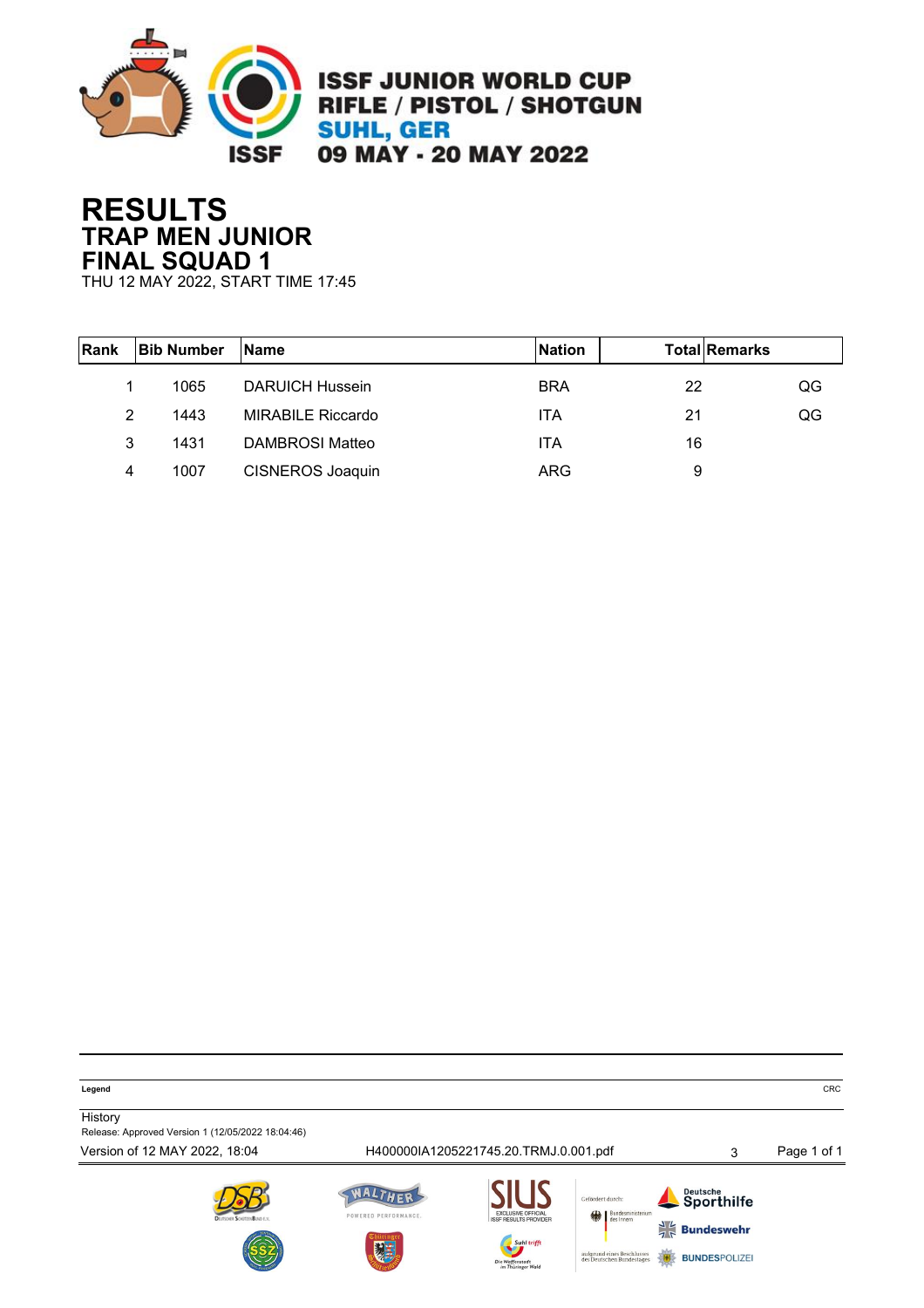

# **RESULTS TRAP MEN JUNIOR FINAL SQUAD 2**

THU 12 MAY 2022, START TIME 18:05

| Rank | <b>Bib Number</b> | <b>Name</b>                   | <b>Nation</b> | <b>Total Remarks</b> |    |
|------|-------------------|-------------------------------|---------------|----------------------|----|
|      | 1756              | <b>THOMPSON Lance Patrick</b> | USA           | 19                   | QG |
| 2    | 1021              | CORBO Marco Vincenzo          | AUS           | 16                   | QG |
| 3    | 1028              | <b>SENSI Gabriel</b>          | AUS           | 14                   |    |
| 4    | 1186              | <b>MAEKELAE Juho Johannes</b> | <b>FIN</b>    | 9                    |    |

**Legend** CRC

**History** Release: Approved Version 1 (12/05/2022 18:24:59)

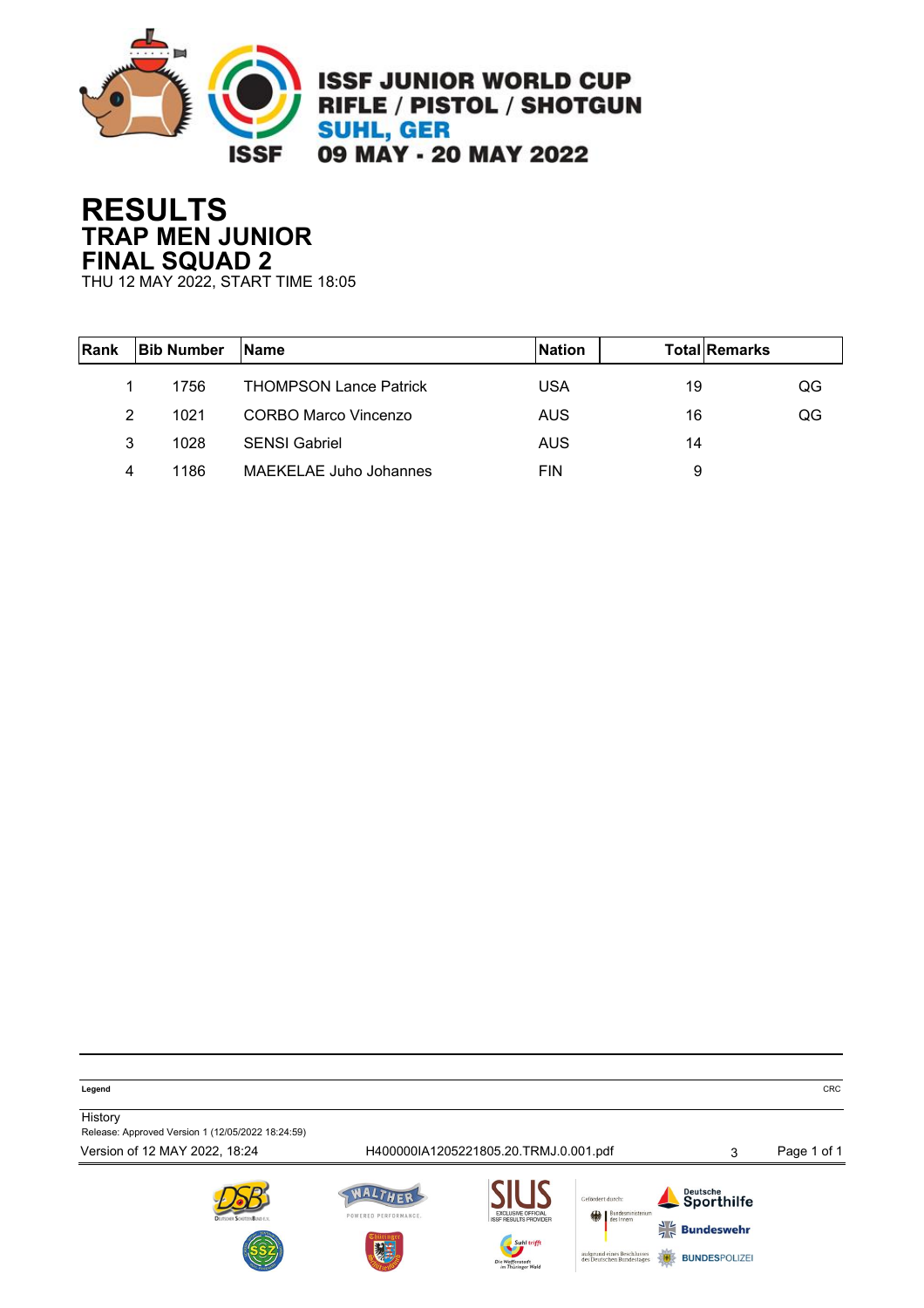

### **RESULTS TRAP MEN JUNIOR QUALIFICATION**

WED 11 MAY 2022, START TIME 09:00

| <b>Bib No Name</b><br>Rankl |      |                                    |            | Rounds       |                         |    |                |      | Qualification |        |                 |
|-----------------------------|------|------------------------------------|------------|--------------|-------------------------|----|----------------|------|---------------|--------|-----------------|
|                             |      |                                    | Nat        | $\mathbf{1}$ | $\overline{\mathbf{c}}$ | 3  | 4              | 5    | <b>Total</b>  | QS-off | Remarks         |
| 1                           | 1431 | DAMBROSI Matteo                    | ITA        | 24           | 25                      | 25 | 25             | 25   | 124           |        | FS1             |
| 2                           | 1021 | <b>CORBO Marco Vincenzo</b>        | <b>AUS</b> | 25           | 24                      |    | 24 24 24       |      | 121           |        | FS <sub>2</sub> |
| 3                           | 1065 | <b>DARUICH Hussein</b>             | <b>BRA</b> | 23           | 23                      |    | 25 25 24       |      | 120           |        | FS <sub>1</sub> |
| 4                           | 1756 | <b>THOMPSON Lance Patrick</b>      | <b>USA</b> | 24           | 24                      |    | 23 25          | - 24 | 120           |        | FS <sub>2</sub> |
| 5                           | 1443 | <b>MIRABILE Riccardo</b>           | <b>ITA</b> | 24           | 24                      |    | 25 21 25       |      | 119           |        | FS <sub>1</sub> |
| 6                           | 1028 | <b>SENSI Gabriel</b>               | <b>AUS</b> | 23           | 24                      |    | 25 22 25       |      | 119           |        | FS <sub>2</sub> |
| 7                           | 1007 | CISNEROS Joaquin                   | <b>ARG</b> | 23           | 22                      |    | 25 25 23       |      | 118           |        | FS <sub>1</sub> |
| 8                           | 1186 | MAEKELAE Juho Johannes             | <b>FIN</b> | 23           | 24                      |    | 24 23 24       |      | 118           |        | FS <sub>2</sub> |
| 9                           | 1404 | TYAGI Arya Vansh                   | <b>IND</b> | 21           | 25                      |    | 23 24 25       |      | 118           |        |                 |
| 10                          | 1361 | <b>KAPOOR Vivaan</b>               | <b>IND</b> | 21           |                         |    | 25 24 24 24    |      | 118           |        |                 |
| 11                          | 1449 | <b>SALINARO Cosimo Luca</b>        | <b>ITA</b> | 24           |                         |    | 22 22 25 24    |      | 117           |        |                 |
| 12                          | 1407 | <b>VIHAN Shardul</b>               | <b>IND</b> | 24           |                         |    | 24 22 23 24    |      | 117           |        |                 |
| 13                          | 1293 | JOHN Marius Josef Erik             | <b>GER</b> |              |                         |    | 22 24 25 23 23 |      | 117           |        |                 |
| 14                          | 1188 | <b>MONTONEN Juho</b>               | <b>FIN</b> | 25           |                         |    | 24 22 22 23    |      | 116           |        |                 |
| 15                          | 1176 | SOTELO MEZQUITA David              | <b>ESP</b> | 24           | 24                      |    | 23 23 22       |      | 116           |        |                 |
| 16                          | 1242 | <b>GILBERT William James</b>       | GBR        |              |                         |    | 23 24 25 23 21 |      | 116           |        |                 |
| 17                          | 1346 | <b>BHARADWAJ Shapath</b>           | <b>IND</b> |              |                         |    | 22 22 24 22 25 |      | 115           |        |                 |
| 18                          | 1751 | <b>KUTZ Matthew Christian</b>      | <b>USA</b> | 24           |                         |    | 22 22 23 24    |      | 115           |        |                 |
| 19                          | 1746 | <b>CARVALHO Emilio Ernest</b>      | <b>USA</b> |              |                         |    | 23 22 24 22 24 |      | 115           |        |                 |
| 20                          | 1250 | <b>KILLIAN Benjamin Thomas</b>     | <b>GBR</b> | 23           |                         |    | 23 23 22 24    |      | 115           |        |                 |
| 21                          | 1685 | <b>HRUSKA Daniel</b>               | <b>SVK</b> | 20           |                         |    | 23  25  24  23 |      | 115           |        |                 |
| 22                          | 1157 | <b>BAYO ARROYAVE Sergio</b>        | <b>ESP</b> | 23           | 23                      |    | 23 23 23       |      | 115           |        |                 |
| 23                          | 1025 | FRENI-LIZZI William                | <b>AUS</b> | 23           | 24                      |    | 20 22 24       |      | 113           |        |                 |
| 24                          | 1582 | <b>MROZEK Daniel Krzysztof</b>     | <b>POL</b> | 24           | 23                      |    | 20 24 22       |      | 113           |        |                 |
| 25                          | 1197 | <b>AGEZ Thomas</b>                 | <b>FRA</b> | 24           | 23                      |    | 24 20 22       |      | 113           |        |                 |
| 26                          | 1433 | <b>FAUSTINELLI Samuele</b>         | <b>ITA</b> | 21           |                         |    | 20 24 23 24    |      | 112           |        |                 |
| 27                          | 1109 | <b>NANTL Tomas</b>                 | CZE        | 22           |                         |    | 22 24 21 23    |      | 112           |        |                 |
| 28                          | 1235 | <b>BETTS Thomas William</b>        | <b>GBR</b> | 21           |                         |    | 22 24 24 21    |      | 112           |        |                 |
| 29                          | 1590 | YAZYKOV Wolodymyr                  | <b>POL</b> | 23           | 19                      |    | 23 24 22       |      | 111           |        |                 |
| 30                          | 1067 | <b>GOMES Haddy</b>                 | <b>BRA</b> | 22           | 24                      |    | 21 22 22       |      | 111           |        |                 |
| 31                          | 1068 | MERA Igor                          | <b>BRA</b> | 21           | 23                      |    | 23 24 20       |      | 111           |        |                 |
| 32                          | 1368 | MALEK Bakhtyaruddin Mohamadmuzahid | <b>IND</b> |              |                         |    | 22 22 21 23 22 |      | 110           |        |                 |
| 33                          | 1294 | <b>JOHN Moritz Alfred Paul</b>     | <b>GER</b> | 23           |                         |    | 22 24 21 20    |      | 110           |        |                 |
| 34                          | 1531 | ATTARD Jacob                       | <b>MLT</b> | 19           |                         |    | 22 23 23 22    |      | 109           |        |                 |
| 35                          | 1212 | <b>HAENEL Charly</b>               | <b>FRA</b> | 21           |                         |    | 22 20 25 21    |      | 109           |        |                 |

### Version of 12 MAY 2022, 15:20 Q400000IA1105220900.20.TRMJ.0.001.pdf 3 Page 1 of 2